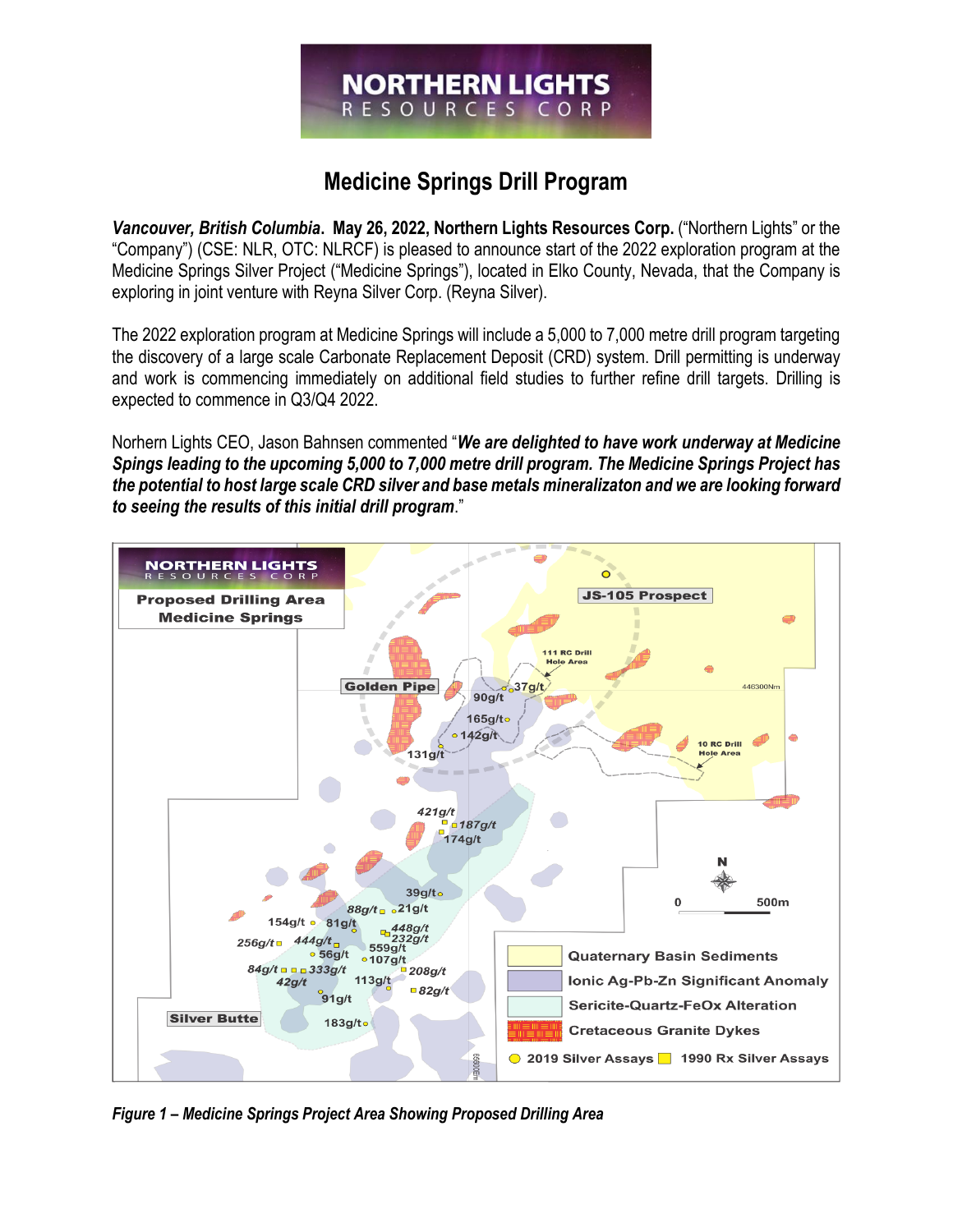Under the terms of the Opton/JV agreement between Northern Lights and Reyna Silver, Reyna Silver are earning up to 80% of the Medicine Springs Project. Northern Lights does not contribute to project exploration expenditure until total exploration expenditures have exceeded US\$4.0 million. (See the Northern Lights announcement dated October 5, 2020 for full details of the Option/JV agreement with Reyna Silver.)

In 2021, Reyna Silver conducted a Selective Jasperoid Sampling survey focused on the prominent NE trending, multi-stage jasperoids that cut across the property along the inferred principal hydrothermal fluid pathways. The results show zoning of Copper, Lead-Zinc, and Silver and are interpreted to indicate a multistage high-level mineralization center at depth. Comparison of the field data to Reyna's CRD continuum exploration model supports the idea that the full CRD spectrum is present within the Medicine Springs project area.

#### Competent Persons Statement

Information in this report relating to Exploration Results is based on information reviewed by Mr. Lee R. Beasley, a Certified Professional Geologist who is a Member of the American Institute of Professional Geologists, and a consultant to Northern Lights Resources. Mr. Beasley has sufficient experience which is relevant to the style of mineralization and type of deposit under consideration and to the activity which he is undertaking to qualify as a Qualified Person for the purposes of NI43-101 Standards of Disclosure for Mineral Projects. Mr. Beasley consents to the inclusion of the data in the form and context in which it appears.

For further information, please contact:

#### **Albert Timcke, Executive Chairman and President**

Email: rtimcke@northernlightsresources.com Tel: +1 604 608 6163

# **Jason Bahnsen, Chief Executive Officer**

Email: Jason@northernlightsresources.com Tel: +1 604 608 6163

# **Shawn Balaghi, Investor Relations**

Email: [shawn@northernlightsresources.com](mailto:shawn@northernlightsresources.com) Tel: +1 604 773 0242

# **About Northern Lights Resources Corp.**

Northern Lights Resources Corp is a growth-oriented exploration and development company that is advancing two projects: The 100% owned, Secret Pass Gold Project located in Arizona; and the Medicine Springs silver-zinc-lead Project located in Elko County Nevada where Northern Lights, in joint venture with Reyna Silver are earning 100% ownership. Northern Lights Resources is a member of the Arizona Mining Association.

Northern Lights Resources trades under the ticker of "NLR" on the CSE and "NLRCF" on the OTCQB. This and other Northern Lights Resources news releases can be viewed at [www.sedar.com](http://www.sedar.com/) and [www.northernlightsresources.com.](http://www.northernlightsresources.com/)